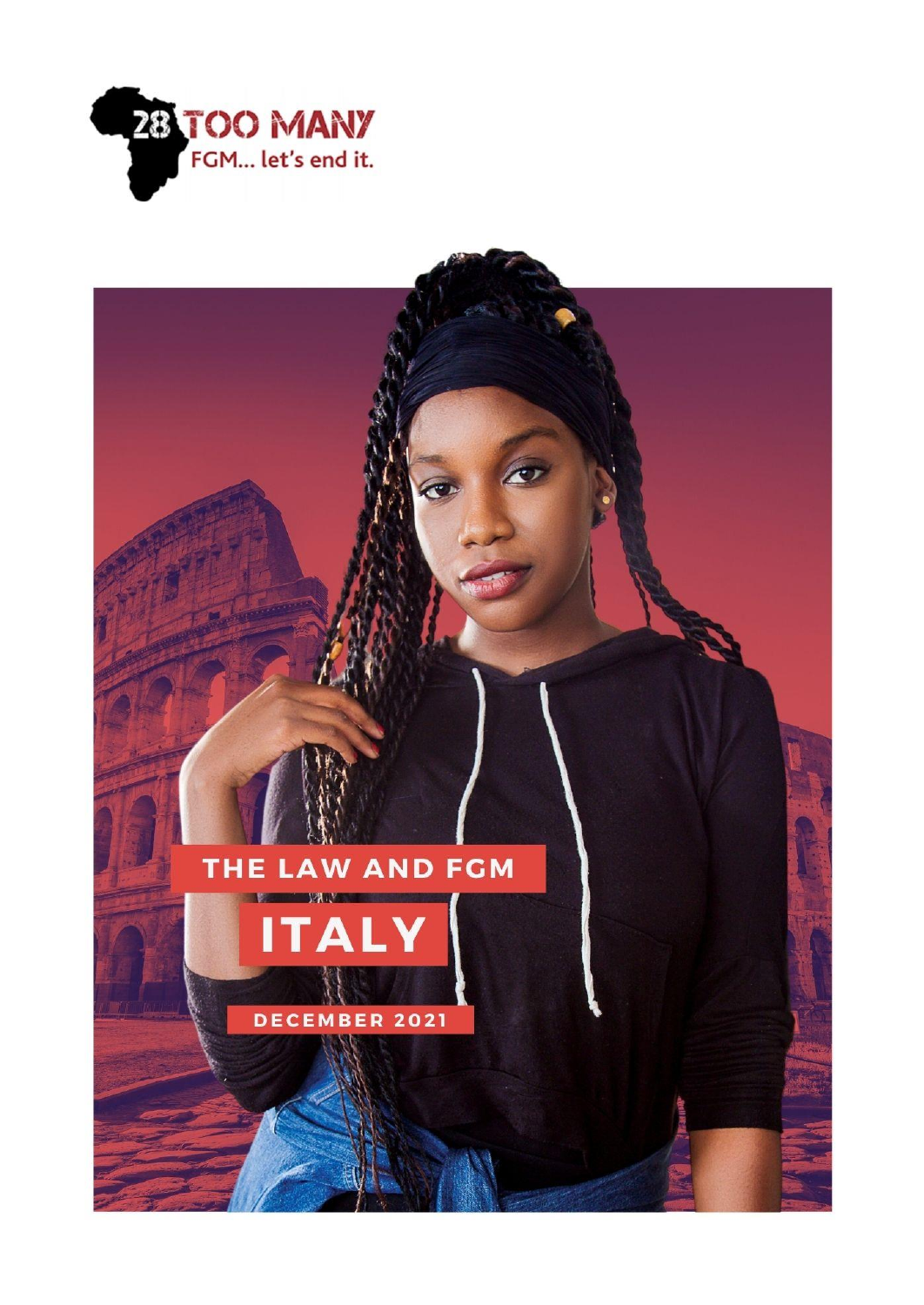# **National Legal Framework**

#### **Overview of National Legal Framework in Italy**

#### *National legislation:*

| $\checkmark$ | Specific law/provision criminalising FGM                                   |
|--------------|----------------------------------------------------------------------------|
| $\checkmark$ | Provides a definition of FGM                                               |
| $\checkmark$ | Criminalises the performance of FGM                                        |
| $\checkmark$ | Criminalises the procurement, arrangement and/or assistance of acts of FGM |
| $\checkmark$ | Criminalises the failure to report incidents of FGM to the authorities     |
| $\checkmark$ | Criminalises the participation of medical professionals in acts of FGM     |
| $\checkmark$ | Extraterritorial application regardless of double criminality              |
|              |                                                                            |

*\* Has not been specifically criminalised, but based on general provisions in criminal law.*

### **Introduction**

Italy is a country in south-central Europe with an estimated population of 60.32 million. Italy is a unitary republic with a parliamentary democracy and has a civil-law legal system.<sup>1</sup>

#### **FGM Prevalence**

A 2018 study based on 2016 survey data estimates that 60,000 to 80,000 foreign-born women aged 15 and over who have undergone female genital mutilation (*FGM*) live in Italy. 2

2017 research conducted by the European Institute for Gender Equality on FGM in the European Union estimates that 15–24% of 76,040 girls aged up to 18 and originating from countries where FGM is practised are at risk of FGM in Italy. The majority of these girls originate from Egypt; smaller groups originate from Senegal, Burkina Faso, Nigeria, Côte d'Ivoire, Ethiopia and Guinea. The percentage of girls at high risk of FGM decreased from 27% to 24% in 2016, but the absolute numbers of girls at risk has risen (although the report doesn't specify these absolute numbers). $3$ 

### **National Legal Framework**

#### **Specific Law**

**Law 7/2006** (the *FGM Law*) is an Italian law specifically criminalising FGM. The FGM Law has been integrated as an amendment to the **Italian Penal Code** (the *Criminal Code*) to criminalise and provide penalties for the practice of FGM under **Articles 583-bis** and **583-ter of the Criminal Code**.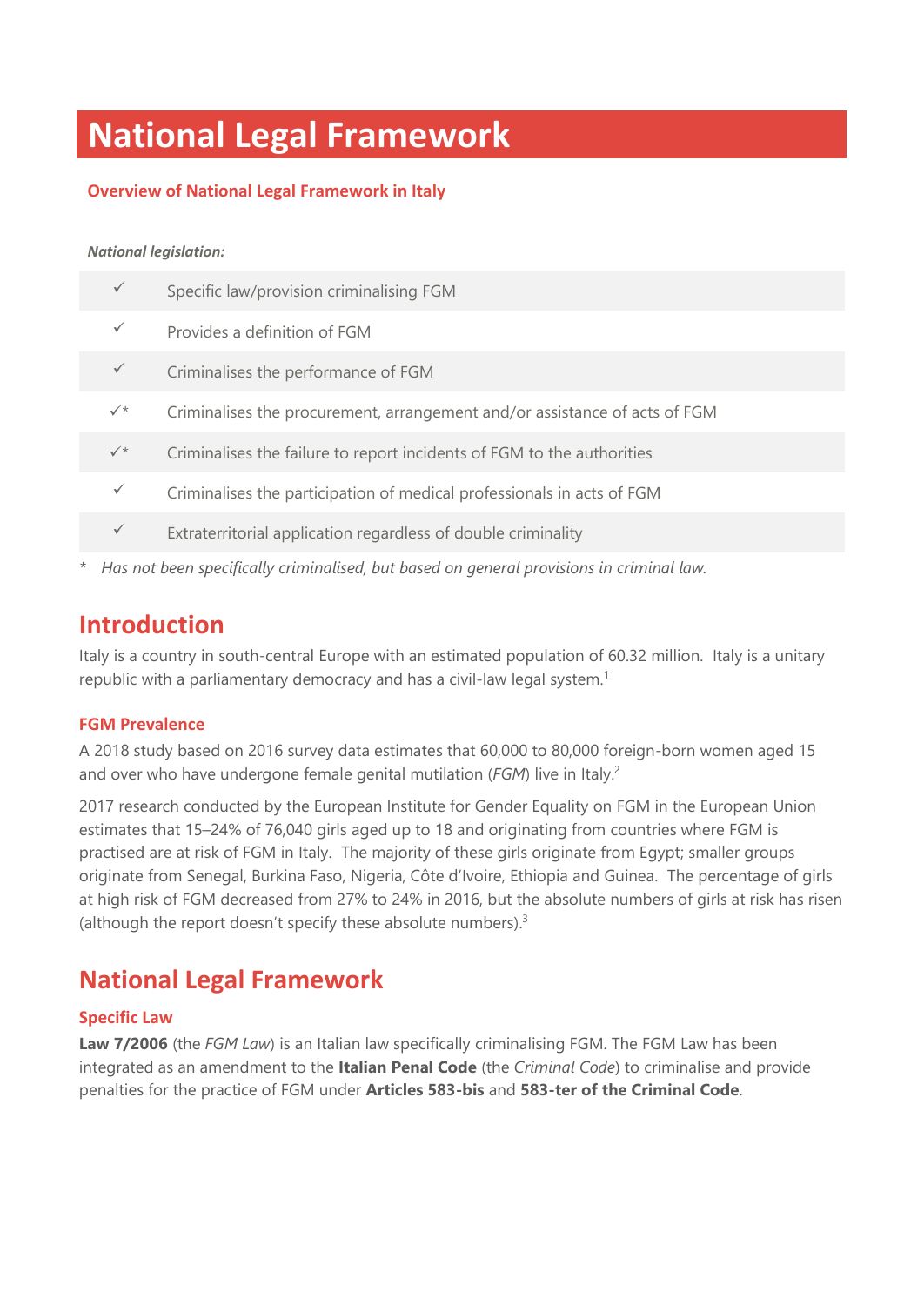#### **Definition of FGM**

**Article 6(1) of the FGM Law**, which led to the introduction of **Articles 583-bis and 583-ter in the Criminal Code**, provides a definition of 'FGM' that includes all types practised. **Article 583-bis(1) of the Criminal Code** defines FGM as a mutilation of the female genital organs that is not grounded on therapeutic needs, including clitoridectomy, excision, infibulation and any other practice that may cause effects of the same type. **Article 583-bis(2)** also criminalises any other practice not grounded on therapeutic needs which, with the aim of impairing sexual function, causes injuries to the female genital organs, other than those indicated in Article 583-bis(1). Please note that the concept of 'therapeutic needs' is not further elaborated on by the law.

#### **Women and Girls of All Ages**

The performance of FGM on women and girls of all ages has been criminalised in Italy.

However, performing FGM on a minor is an aggravating circumstance with an increased penalty under **Article 583-bis(3) of the Criminal Code**.

#### **Procuring, Aiding and Abetting**

Procuring, aiding and abetting FGM are criminalised in Italy through general criminal law.

**Article 110 of the Criminal Code** prescribes that all persons participating in the same crime are subject to the penalty established for the crime. This is likely to apply to those who procure, aid in or abet FGM, but no specific penalties are prescribed by law.

#### **Allowing the Use of Premises**

Allowing the use of premises for the purpose of FGM is not specifically criminalised in Italian law. **Article 110 of the Criminal Code** prescribes that all persons involved in the crime are subject to criminal liability. Allowing the use of premises for the practice of FGM could be considered material participation in the crime, although there are no differentiating circumstances between 'moral' and 'material' participation given in the Criminal Code.

#### **Providing or Possessing Tools**

Providing specific tools for the purpose of FGM is not specifically criminalised in Italian law. However, **Article 110 of the Criminal Code** prescribes that all persons involved in the crime are subject to criminal liability. Providing tools for FGM could therefore be considered 'material participation' in the crime.

Possessing specific tools for the purpose of FGM has not been criminalised in Italy. No penalties are set for the preparation for a crime. **Article 114** prescribes that, if the performance of a person participating in the crime seems to be of minimal importance in the preparatory or executory stage of the crime, the penalty may be decreased. This is up to the discretion of the judge.

#### **Failure to Report FGM**

Failing to report FGM has been criminalised in Italy for specific persons, including public officers and public-service providers. **Article 361 of the Criminal Code** prescribes that the failure to report a crime by a public officer who is aware of the offence is punishable with *a fine*.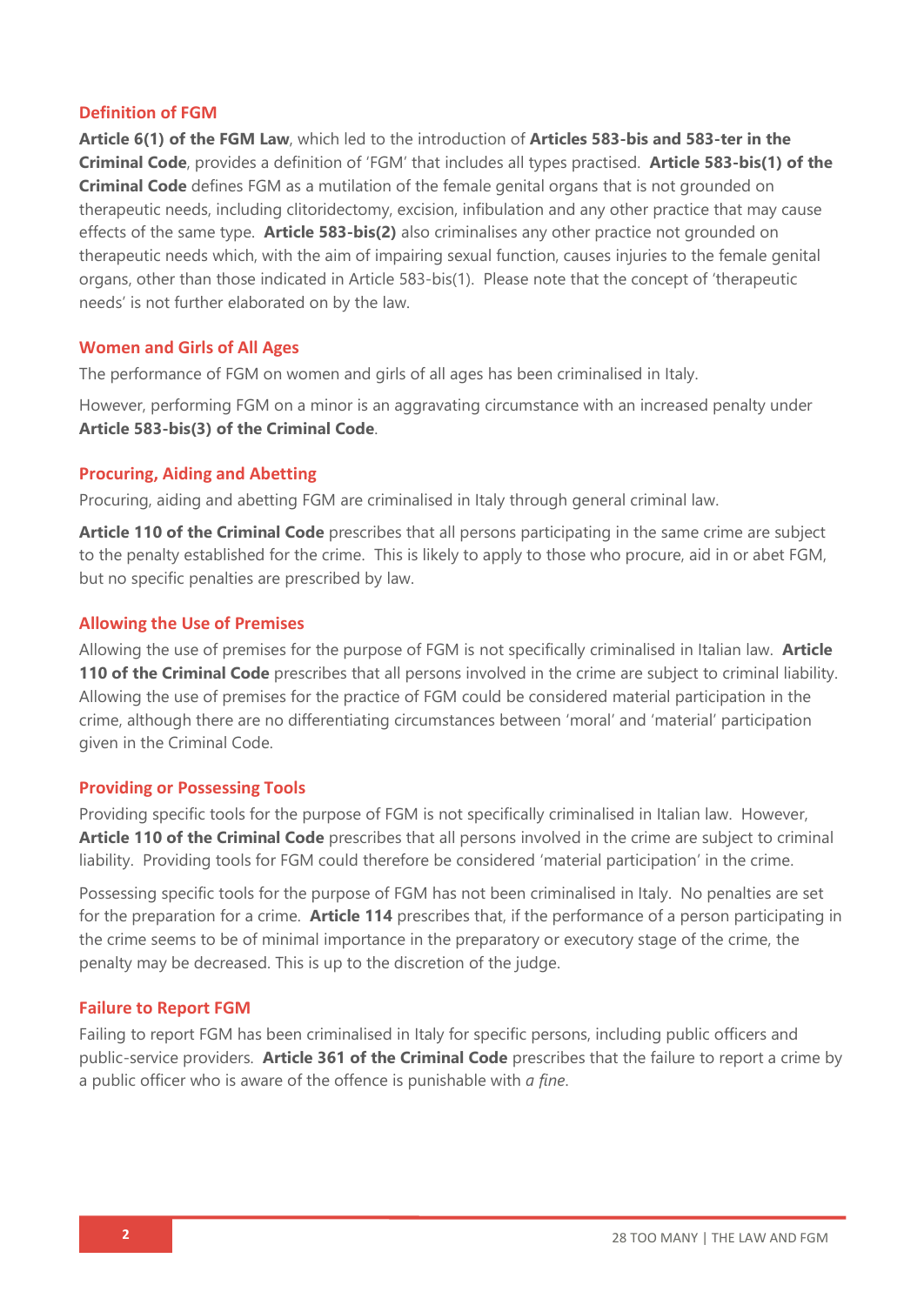**Article 362, read together with Article 361**, prescribes that subjects who do not have the capacity of public officers, but are still in any way responsible for providing a public service (for example, healthprofession operators) are punishable by law.

#### **Medicalised FGM**

**Article 583-ter of the Criminal Code** prescribes an ancillary penalty for the practitioner of a health profession for the performance of or assistance in medicalised FGM (i.e. a ban from exercising the relevant profession), save for the aforementioned exemption in a case of FGM performed for and grounded on therapeutic needs.

#### **Extraterritoriality**

The **Italian Criminal Code** extends extraterritorial application to the commission of FGM abroad. **Article 583-bis(4)** prescribes that a penalty under general criminal law applies if FGM was committed abroad by an Italian citizen or a foreigner residing in Italy.

If FGM is committed abroad to the detriment of an Italian citizen or a foreigner residing in Italy, the perpetrator is punishable upon the request of the Italian Ministry of Justice.

### **Penalties**

Penalties are dependent on the form of bodily harm that an instance of FGM is judged to have inflicted and on whether any aggravating circumstances apply.

- **Article 583-bis(1) of the Criminal Code** prescribes a sentence of *up to twelve years' imprisonment* for inflicting mutilation of the female genital organs, including clitoridectomy, excision, infibulation and any other practice that causes effects of the same type.
- **Article 583-bis(2)** prescribes a sentence of *up to seven years' imprisonment* for inflicting an impairment of sexual functions and injuries to the female genital organs other than those indicated in Article 583 bis(1).

In the case of FGM, it is very likely that aggravating circumstances under **Article 583-bis(3)** apply, since the victims are often minors. If an aggravating circumstance is present, Article 583-bis(3) prescribes an increase of the penalty by one-third.

Thus, the maximum sentence for FGM in Italy is *16 years' imprisonment*.

Public officers who are aware of the crime, but fail to report it are subjected to *a fine of between €30 and €516* under **Article 361 of the Criminal Code**. A penalty of *imprisonment for up to one year* is awarded in a case where the public officer is an officer or agent of the judicial police, as this is considered an aggravating circumstance. Persons in charge of a public service, including health-profession operators, are subjected to *a fine up to €103* under **Article 362**.

An accessory penalty of *disqualification from the profession for up to ten years* is awarded for performing or assisting in medicalised FGM under **Article 583-ter.**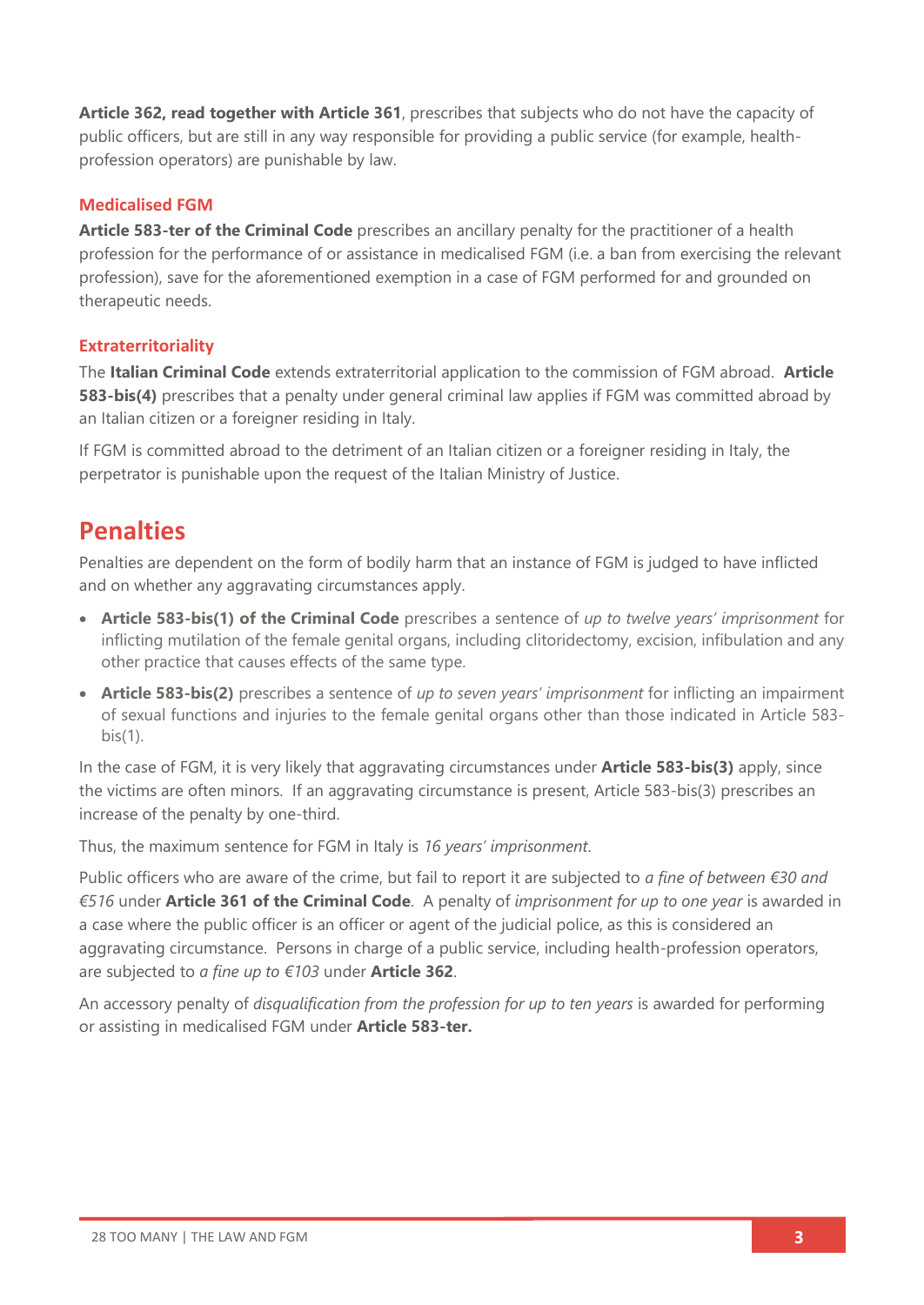### **Protection**

#### **Protecting Uncut Girls and Women**

The **Criminal Procedure Code** prescribes the removal of the child from the family home (**Article 282 bis(1)**) or the prohibition of family members and cohabitants from approaching specific places frequented by the woman at risk (**Article 282-bis(2)**).

**Article 330 of the Italian Civil Code** also provides the protection of the child from the parental behaviour that is threatening the child's well-being by removing the child from the family and suspending the custody of the parent(s).

#### **Government Obligations**

**Article 2 of the FGM Law** provides that the Presidency of the Council of Ministers, together with the Department for Equal Opportunities, within the ordinary budget allocations, promotes and supports activities directed towards the prevention and elimination of FGM practices and assistance to victims.

**Article 9 of the FGM Law** establishes an obligation for the Government to financially cover the purposes and activities set out in **Articles 3–5**, including the promotion of information campaigns of FGM, training health personnel and establishing a toll-free number.

## **Implementation of The Law**

#### **Court Cases**

To date, there are two cases in Italy known to 28 Too Many. One of them took place in Verona, Italy in 2006 and ended in an acquittal in appeal. In this case, a midwife from Nigeria was caught just before carrying out FGM for a €300 payment against a twenty-day-old girl. During the arrest, the midwife was found to be equipped with surgical instruments required for the surgery, including scissors, gauze, Lycodine, surgical spirit and syringes. All three defendants were acquitted in appeal because no intention was found to harm the sexual function of the girl.<sup>4</sup>

Another case took place in Turin, Italy in 2018. In this instance, parents were accused of subjecting their minor daughters, originating from Egypt, to FGM (in the absence of therapeutic needs). The older daughter was subjected to the partial removal of the labia minora, while the younger daughter was subjected to the removal of the clitoral hood. The mother was sentenced to two years and two months' imprisonment, suspension of the parental authority for four years and four months (equivalent to twice the sentence) and compensation for non-pecuniary damages. Aggravating circumstances applied, since the crimes were committed to the detriment of minors. 5

No official monitoring systems of prosecutions or judicial investigations have been established.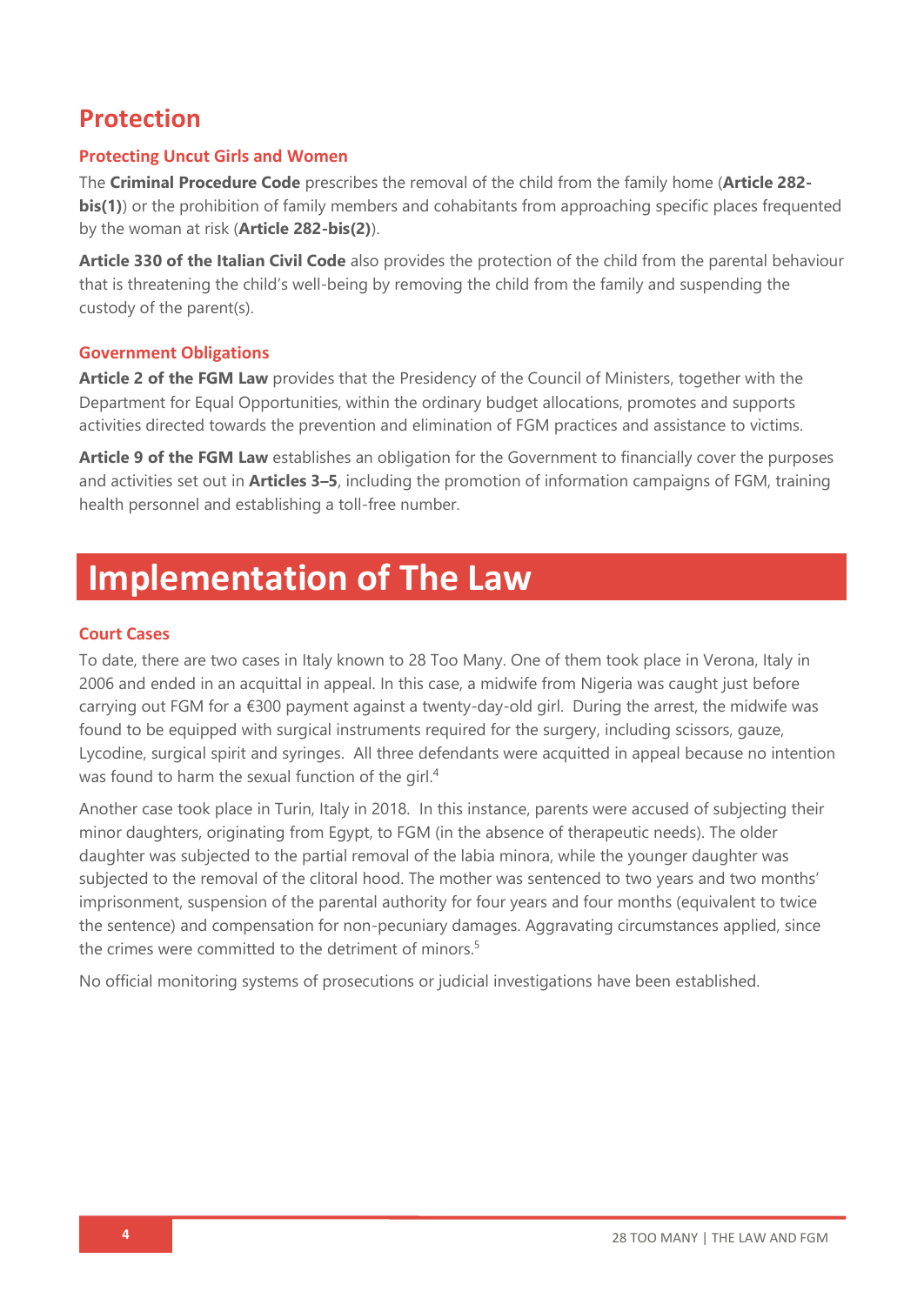## **Conclusions and Recommendations**

#### **Conclusions**

FGM is criminalised in Italy under a specific provision in general criminal law, **Articles 583-bis and 583-ter of the Criminal Code**.

The definition of 'FGM' maintained in the law corresponds fully to the definition given by the WHO and covers all **types of FGM**. **Medicalised FGM** is not specifically addressed, but is likely to be covered under the general criminality of FGM.

**Procuring, aiding and abetting** FGM are criminalised in Italy under general criminal law.

The **failure to report** FGM is criminalised in Italy for specific persons, including public officers and publicservice providers.

The Criminal Code extends **extraterritorial application** of Italian law to the performance of FGM abroad, regardless of double criminality, in cases where either the perpetrator or the victim has Italian nationality or is a resident of Italy.

#### **Recommendations**

We recommend that Italy instate an obligation for (at least) relevant professionals and institutions to report cases where there are reasonable grounds to believe that FGM may be committed imminently.

We also recommend that Italy instate a system similar to the British Female Genital Mutilation Protection Orders to guarantee the efficient protection of girls and women at risk of FGM and other harmful traditional practices.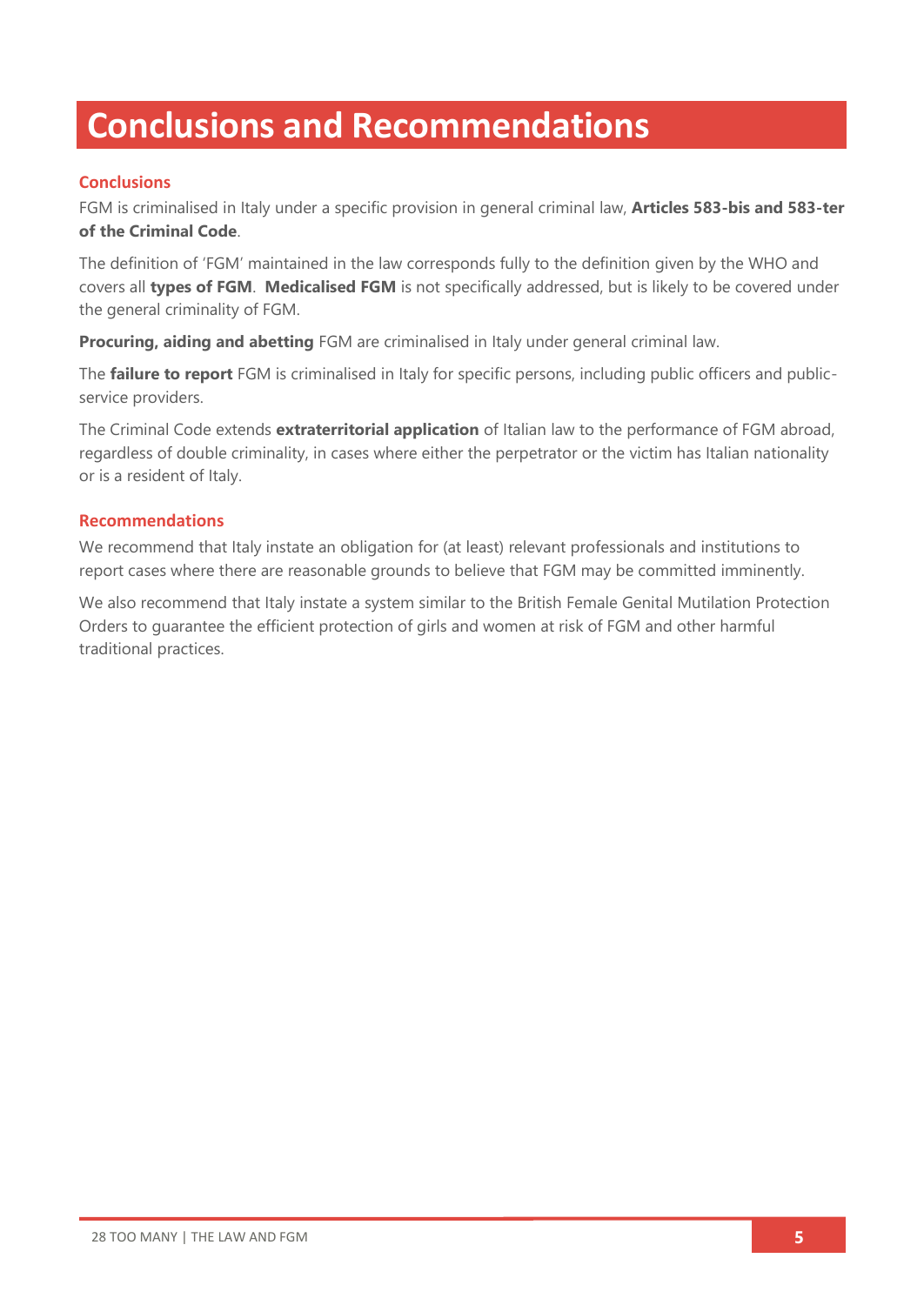# **Appendix I: International and Regional Treaties**

| <b>ITALY</b>                                                                                                     | <b>Signed</b>        | Ratified/<br><b>Acceded</b> | <b>Reservations on</b><br>reporting? |  |  |
|------------------------------------------------------------------------------------------------------------------|----------------------|-----------------------------|--------------------------------------|--|--|
| <b>International</b>                                                                                             |                      |                             |                                      |  |  |
| <b>International Covenant on Civil &amp; Political Rights</b><br>$(1966)$ $(ICCPR)^6$                            | $\checkmark$<br>1967 | $\checkmark$<br>1978        | <b>No</b>                            |  |  |
| <b>International Covenant on Economic, Social &amp;</b><br>Cultural Rights (1966) (ICESCR) <sup>7</sup>          | $\checkmark$<br>1967 | $\checkmark$<br>1978        | No                                   |  |  |
| <b>Convention on the Elimination of All forms of</b><br>Discrimination Against Women (1979) (CEDAW) <sup>8</sup> | $\checkmark$<br>1980 | $\checkmark$<br>1985        | No                                   |  |  |
| Convention on the Rights of the Child (1989) (CRC) <sup>9</sup>                                                  | $\checkmark$<br>1990 | $\checkmark$<br>1991        | <b>No</b>                            |  |  |
| <b>Regional</b>                                                                                                  |                      |                             |                                      |  |  |
| <b>Istanbul Convention<sup>10</sup></b>                                                                          | $\checkmark$<br>2012 | $\checkmark$<br>2013        | <b>No</b>                            |  |  |
| <b>European Convention on Human Rights<sup>11</sup></b>                                                          | $\checkmark$<br>1950 | $\checkmark$<br>1955        | No.                                  |  |  |

**'Signed'**: a treaty is signed by countries following negotiation and agreement of its contents.

**'Ratified'**: once signed, most treaties and conventions must be ratified (i.e. approved through the standard national legislative procedure) to be legally effective in that country.

**'Acceded'**: when a country ratifies a treaty that has already been negotiated by other states.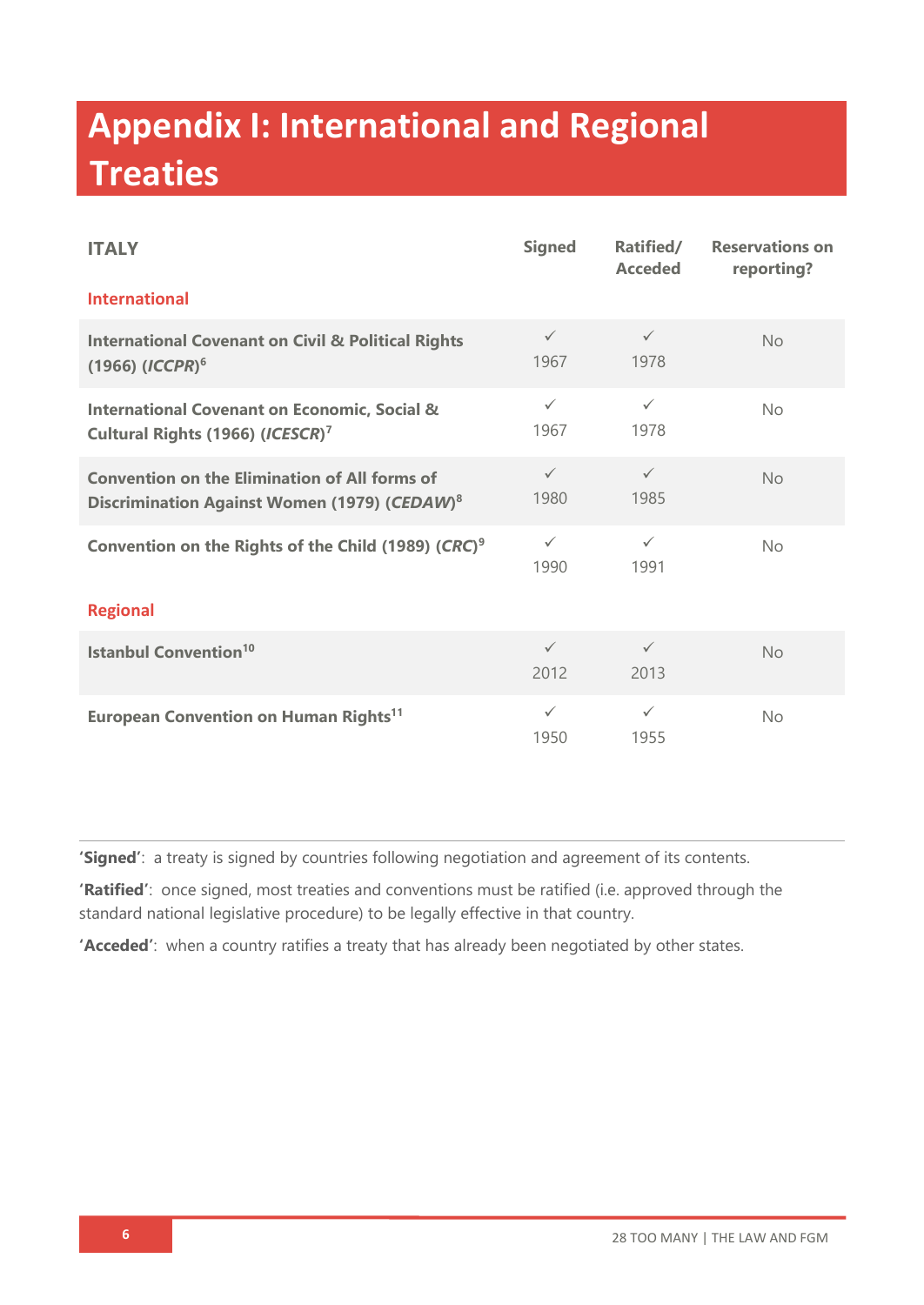# **Appendix II: National Laws**

## **Italian Criminal Code**

#### **Art. 110**

Quando più persone concorrono nel medesimo reato, ciascuna di esse soggiace alla pena per questo stabilita, salve le disposizioni degli articoli seguenti.

#### **Art. 114**

Il giudice, qualora ritenga che l'opera prestata da talune delle persone che sono concorse nel reato a norma degli articoli 110 e 113 abbia avuto minima importanza nella preparazione o nell'esecuzione del reato, può diminuire la pena.

Tale disposizione non si applica nei casi indicati nell'articolo 112.

La pena può altresì essere diminuita per chi è stato determinato a commettere il reato o a cooperare nel reato, quando concorrono, le condizioni stabilite nei numeri 3 e 4 del primo comma e nel terzo comma dell'articolo 112.

#### **Art. 361**

Il pubblico ufficiale, il quale omette o ritarda di denunciare all'autorità giudiziaria, o ad un'altra autorità che a quella abbia obbligo di riferirne, un reato di cui ha avuto notizia nell'esercizio o a causa delle sue funzioni, è punito con la multa da euro 30 a euro 516.

La pena è della reclusione fino ad un anno, se il colpevole è un ufficiale o un agente di polizia giudiziaria, che ha avuto comunque notizia di un reato del quale doveva fare rapporto.

Le disposizioni precedenti non si applicano se si tratta di delitto punibile a querela della persona offesa.

#### **Art. 362**

L'incaricato di un pubblico servizio che omette o ritarda di denunciare all'autorità indicata nell'articolo precedente un reato del quale abbia avuto notizia nell'esercizio o a causa del servizio, è punito con la multa fino a euro 103.

Tale disposizione non si applica se si tratta di un reato punibile a querela della persona offesa, né si applica ai responsabili delle comunità terapeutiche socio-riabilitative per fatti commessi da persone tossicodipendenti affidate per l'esecuzione del programma definito da un servizio pubblico.

#### **Art. 583-bis**

Chiunque, in assenza di esigenze terapeutiche, cagiona una mutilazione degli organi genitali femminili è punito con la reclusione da quattro a dodici anni. Ai fini del presente articolo, si intendono come pratiche di mutilazione degli organi genitali femminili la clitoridectomia, l'escissione e l'infibulazione e qualsiasi altra pratica che cagioni effetti dello stesso tipo.

Chiunque, in assenza di esigenze terapeutiche, provoca, al fine di menomare le funzioni sessuali, lesioni agli organi genitali femminili diverse da quelle indicate al primo comma, da cui derivi una malattia nel corpo o nella mente, è punito con la reclusione da tre a sette anni. La pena è diminuita fino a due terzi se la lesione è di lieve entità.

La pena è aumentata di un terzo quando le pratiche di cui al primo e al secondo comma sono commesse a danno di un minore ovvero se il fatto è commesso per fini di lucro.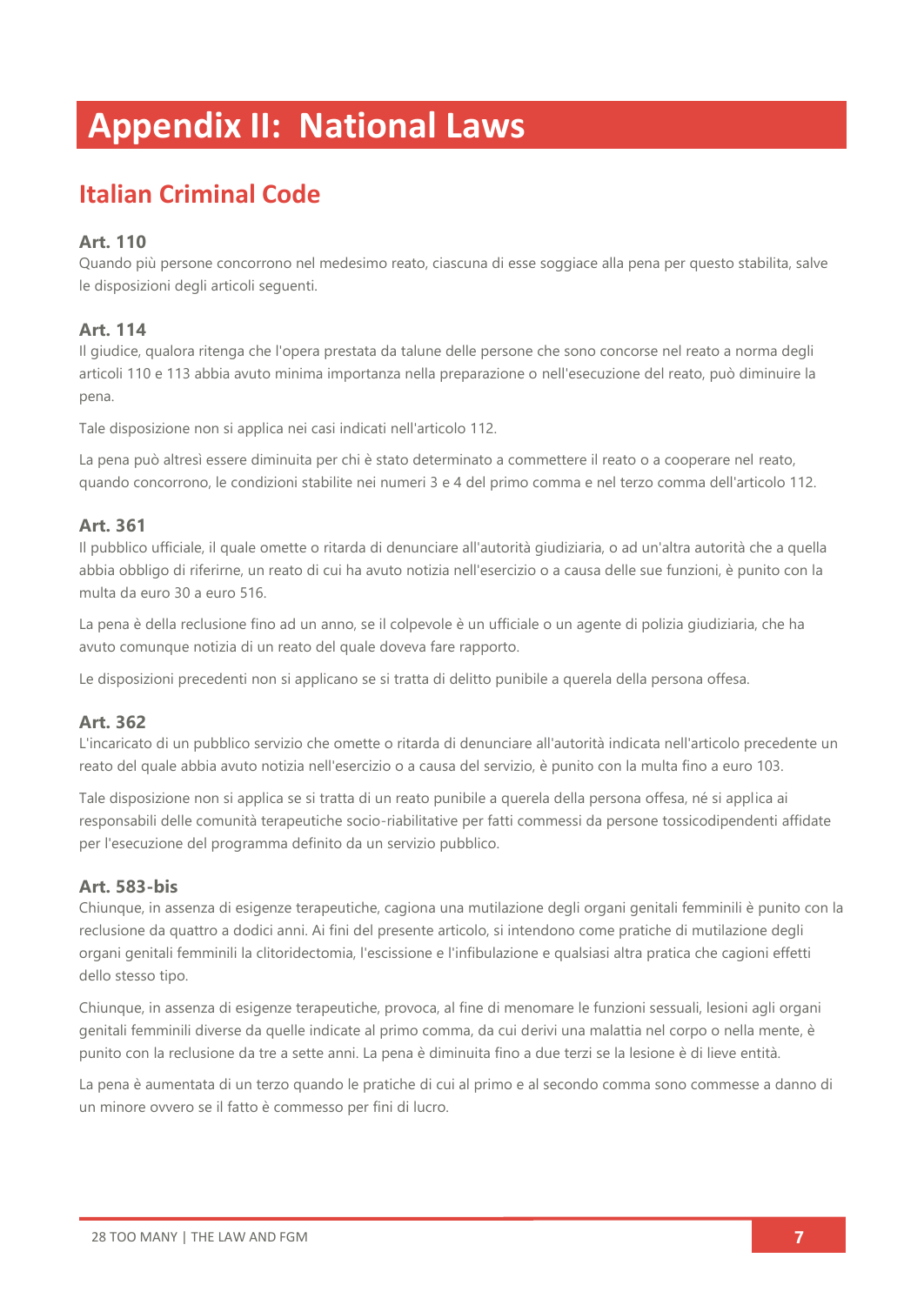La condanna ovvero l'applicazione della pena su richiesta delle parti a norma dell'articolo 444 del codice di procedura penale per il reato di cui al presente articolo comporta, qualora il fatto sia commesso dal genitore o dal tutore, rispettivamente:

- 1) a decadenza dall'esercizio della responsabilità genitoriale;
- 2) l'interdizione perpetua da qualsiasi ufficio attinente alla tutela, alla curatela e all'amministrazione di sostegno.

Le disposizioni del presente articolo si applicano altresì quando il fatto è commesso all'estero da cittadino italiano o da straniero residente in Italia, ovvero in danno di cittadino italiano o di straniero residente in Italia. In tal caso, il colpevole è punito a richiesta del Ministro della giustizia.

#### **Art. 583-ter**

La condanna contro l'esercente una professione sanitaria per taluno dei delitti previsti dall'articolo 583-bis importa la pena accessoria dell'interdizione dalla professione da tre a dieci anni. Della sentenza di condanna è data comunicazione all'Ordine dei medici chirurghi e degli odontoiatri.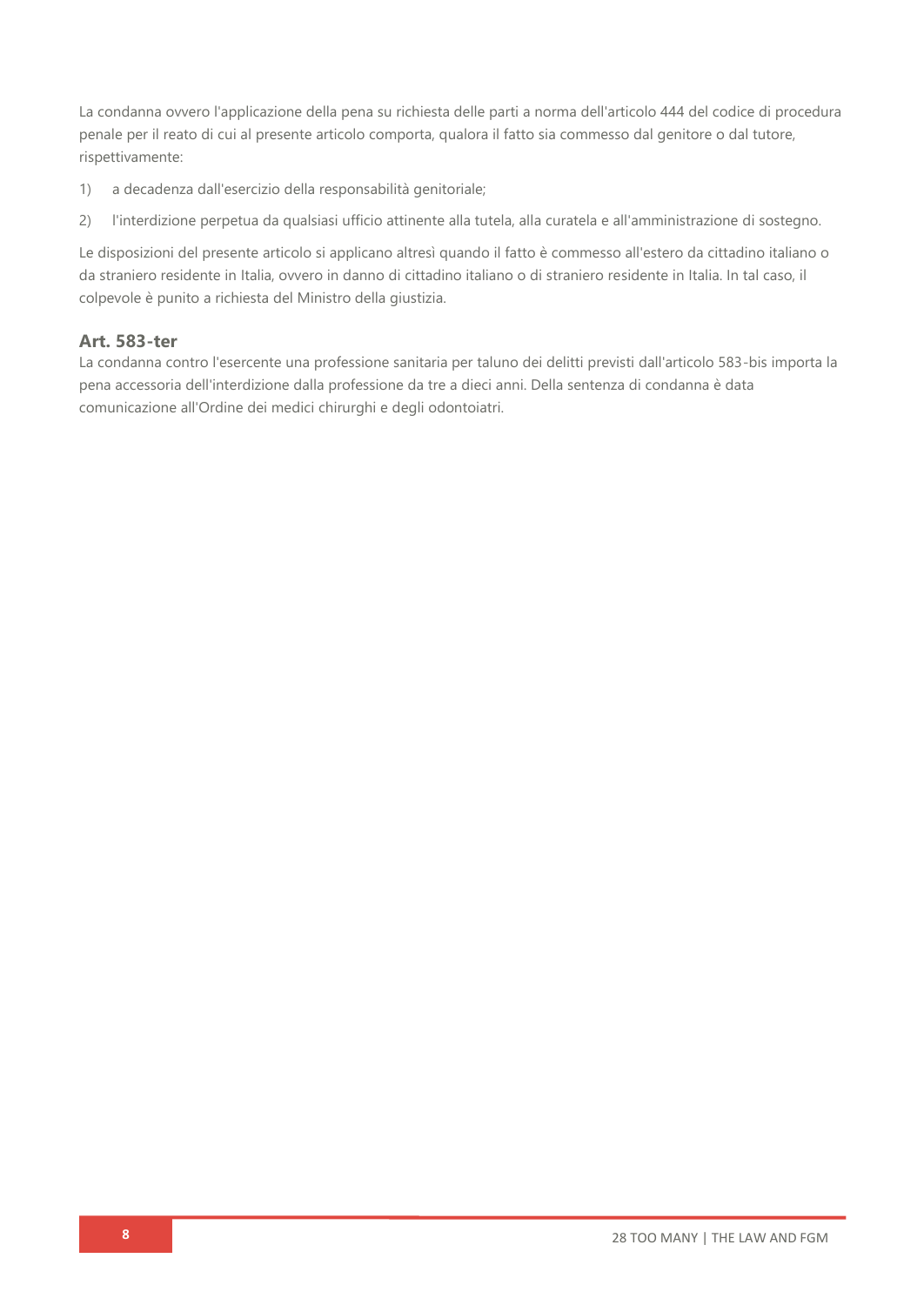## **Criminal Procedure Code**

#### **Art. 282-bis**

- (1) Con il provvedimento che dispone l'allontanamento il giudice prescrive all'imputato di lasciare immediatamente la casa familiare, ovvero di non farvi rientro, e di non accedervi senza l'autorizzazione del giudice che procede. L'eventuale autorizzazione può prescrivere determinate modalità di visita.
- (2) Il giudice, qualora sussistano esigenze di tutela dell'incolumità della persona offesa o dei suoi prossimi congiunti, può inoltre prescrivere all'imputato di non avvicinarsi a luoghi determinati abitualmente frequentati dalla persona offesa, in particolare il luogo di lavoro, il domicilio della famiglia di origine o dei prossimi congiunti, salvo che la frequentazione sia necessaria per motivi di lavoro. In tale ultimo caso il giudice prescrive le relative modalità e può imporre limitazioni.
- (3) Il giudice, su richiesta del pubblico ministero, può altresì ingiungere il pagamento periodico di un assegno a favore delle persone conviventi che, per effetto della misura cautelare disposta, rimangano prove di mezzi adeguati. Il giudice determina la misura dell'assegno tenendo conto delle circostanze e dei redditi dell'obbligato e stabilisce le modalità ed i termini del versamento. Può ordinare, se necessario, che l'assegno sia versato direttamente al beneficiario da parte del datore di lavoro dell'obbligato, detraendolo dalla retribuzione a lui spettante. L'ordine di pagamento ha efficacia di titolo esecutivo.
- (4) I provvedimenti di cui ai commi 2 e 3 possono essere assunti anche successivamente al provvedimento di cui al comma 1, sempre che questo non sia stato revocato o non abbia comunque perduto efficacia. Essi, anche se assunti successivamente, perdono efficacia se è revocato o perde comunque efficacia il provvedimento di cui al comma 1. Il provvedimento di cui al comma 3, se a favore del coniuge o dei figli, perde efficacia, inoltre, qualora sopravvenga l'ordinanza prevista dall'articolo 708 del codice di procedura civile ovvero altro provvedimento del giudice civile in ordine ai rapporti economico-patrimoniali tra i coniugi ovvero al mantenimento dei figli.
- (5) Il provvedimento di cui al comma 3 può essere modificato se mutano le condizioni dell'obbligato o del beneficiario, e viene revocato se la convivenza riprende.
- (6) Qualora si proceda per uno dei delitti previsti dagli articoli 570, 571, 572, 582, limitatamente alle ipotesi procedibili d'ufficio o comunque aggravate, 600, 600-bis, 600-ter, 600-quater, 600-septies.1, 600 septies.2, 601, 602, 609-bis, 609-ter, 609-quater, 609-quinquies, 609-octies, 612, secondo comma e 612 bis del codice penale, commesso in danno dei prossimi congiunti o del convivente, la misura può essere disposta anche al di fuori dei limiti di pena previsti dall'articolo 280, anche con le modalità di controllo previste all'articolo 275-bis.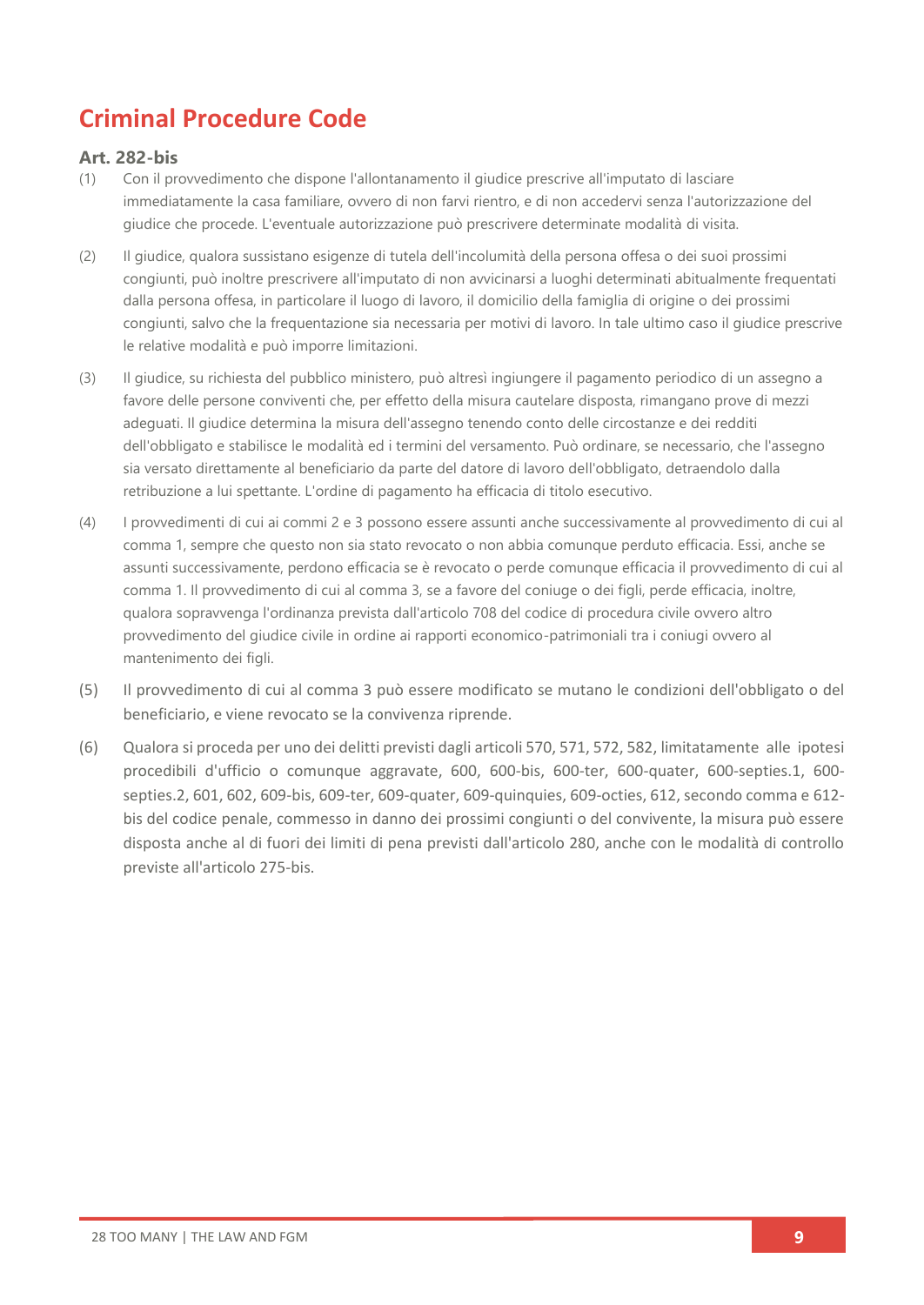## **Law 7/2006 (the FGM Law)**

#### **Art. 2**

- (1) La Presidenza del Consiglio dei ministri-Dipartimento per le pari opportunità promuove e sostiene, nell'ambito degli ordinari stanziamenti di bilancio, il coordinamento delle attività svolte dai Ministeri competenti dirette alla prevenzione, all'assistenza alle vittime e all'eliminazione delle pratiche di mutilazione genitale femminile.
- (2) Ai fini dello svolgimento delle attività di cui al comma 1, la Presidenza del Consiglio dei ministry Dipartimento per le pari opportunità acquisisce dati e informazioni, a livello nazionale e internazionale, sull'attività svolta per la prevenzione e la repressione e sulle strategie di contrasto programmate o realizzate da altri Stati.

#### **Art. 3**

- (1) Allo scopo di prevenire e contrastare le pratiche di cui all'articolo 583-bis del codice penale, il Ministro per le pari opportunità, d'intesa con i Ministri della salute, dell'istruzione, dell'università e della ricerca, del lavoro e delle politiche sociali, degli affari esteri e dell'interno e con la Conferenza permanente per i rapporti tra lo Stato, le regioni e le province autonome di Trento e di Bolzano, predispone appositi programmi diretti a:
	- a) predisporre campagne informative rivolte agli immigrati dai Paesi in cui sono effettuate le pratiche di cui all'articolo 583-bis del codice penale, al momento della concessione del visto presso i consolati italiani e del loro arrivo alle frontiere italiane, dirette a diffondere la conoscenza dei diritti fondamentali della persona, in particolare delle donne e delle bambine, e del divieto vigente in Italia delle pratiche di mutilazione genitale femminile; L 7/2006 http://www.camera.it/parlam/leggi/06007l.htm 1 of 4 22/07/2009 8:22 PM
	- b) promuovere iniziative di sensibilizzazione, con la partecipazione delle organizzazioni di volontariato, delle organizzazioni no profit, delle strutture sanitarie, in particolare dei centri riconosciuti di eccellenza dall'Organizzazione mondiale della sanità, e con le comunità di immigrati provenienti dai Paesi dove sono praticate le mutilazioni genitali femminili per sviluppare l'integrazione socio-culturale nel rispetto dei diritti fondamentali della persona, in particolare delle donne e delle bambine;
	- c) organizzare corsi di informazione per le donne infibulate in stato di gravidanza, finalizzati ad una corretta preparazione al parto;
	- d) promuovere appositi programmi di aggiornamento per gli insegnanti delle scuole dell'obbligo, anche avvalendosi di figure di riconosciuta esperienza nel campo della mediazione culturale, per aiutarli a prevenire le mutilazioni genitali femminili, con il coinvolgimento dei genitori delle bambine e dei bambini immigrati, e per diffondere in classe la conoscenza dei diritti delle donne e delle bambine;
	- e) promuovere presso le strutture sanitarie e i servizi sociali il monitoraggio dei casi pregressi già noti e rilevati localmente.
- (2) Per l'attuazione del presente articolo è autorizzata la spesa di 2 milioni di euro annui a decorrere dall'anno 2005.

#### **Art. 4**

- (1) Il Ministro della salute, sentiti i Ministri dell'istruzione, dell'università e della ricerca e per le pari opportunità e la Conferenza permanente per i rapporti tra lo Stato, le regioni e le province autonome di Trento e di Bolzano, emana, entro tre mesi dalla data di entrata in vigore della presente legge, linee guida destinate alle figure professionali sanitarie nonchè ad altre figure professionali che operano con le comunità di immigrati provenienti da Paesi dove sono effettuate le pratiche di cui all'articolo 583-bis del codice penale per realizzare un'attività di prevenzione, assistenza e riabilitazione delle donne e delle bambine già sottoposte a tali pratiche.
- (2) Per l'attuazione del presente articolo è autorizzata la spesa di 2,5 milioni di euro annui a decorrere dall'anno 2005.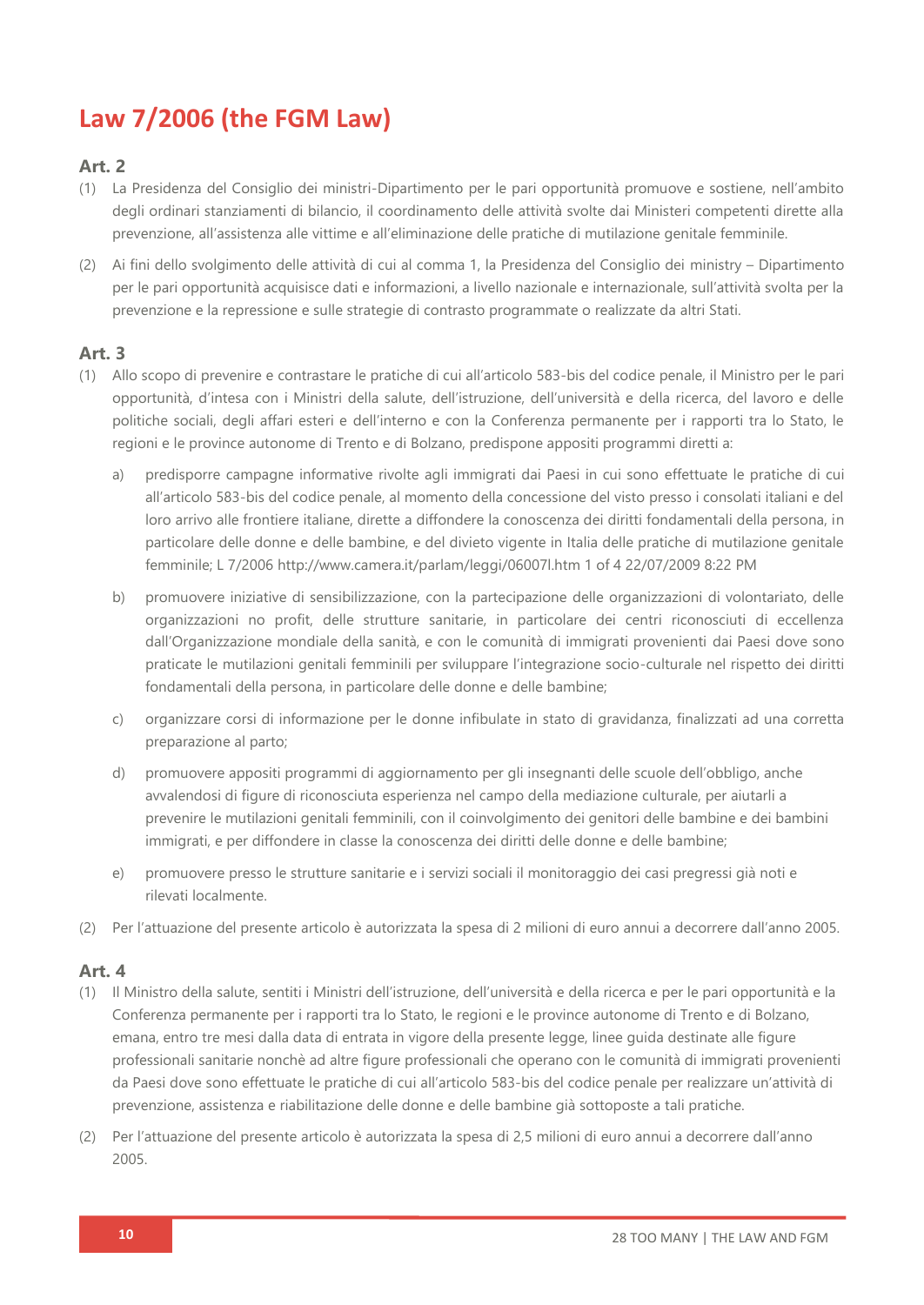#### **Art. 5**

- (1) È istituito, entro tre mesi dalla data di entrata in vigore della presente legge, presso il Ministero dell'interno, un numero verde finalizzato a ricevere segnalazioni da parte di chiunque venga a conoscenza della effettuazione, sul territorio italiano, delle pratiche di cui all'articolo 583-bis del codice penale, nonché a fornire informazioni sulle organizzazioni di volontariato e sulle strutture sanitarie che operano presso le comunità di immigrati provenienti da Paesi dove sono effettuate tali pratiche.
- (2) Per l'attuazione del presente articolo è autorizzata la spesa di 0,5 milioni di euro annui a decorrere dall'anno 2005.

#### **Art. 6**

- (1) Dopo l'articolo 583 del codice penale sono inseriti i seguenti: «Art. 583-bis. (Pratiche di mutilazione degli organi genitali femminili). – Chiunque, in assenza di esigenze terapeutiche, cagiona una mutilazione degli organi genitali femminili è punito con la reclusione da quattro a dodici anni. Ai fini del presente articolo, si intendono come pratiche di mutilazione degli organi genitali femminili la clitoridectomia, l'escissione e l'infibulazione e qualsiasi altra pratica che cagioni effetti dello stesso tipo. Chiunque, in assenza di esigenze terapeutiche, provoca, al fine di menomare le funzioni sessuali, lesioni agli organi genitali femminili diverse da quelle indicate al primo comma, da cui derivi una malattia nel corpo o nella mente, è punito con la reclusione da tre a sette anni. La pena è diminuita fino a due terzi se la lesione è di lieve entità. La pena è aumentata di un terzo quando le pratiche di cui al primo e al secondo comma sono commesse a danno di un minore ovvero se il fatto è commesso per fini di lucro. Le disposizioni del presente articolo si applicano altresì quando il fatto è commesso all'estero da cittadino italiano o da straniero residente in Italia, ovvero in danno di cittadino italiano o di straniero residente in Italia. In tal caso, il colpevole è punito a richiesta del Ministro della giustizia. Art. 583-ter. – (Pena accessoria). – La condanna contro l'esercente una professione sanitaria per taluno dei delitti previsti dall'articolo 583-bis importa la pena accessoria dell'interdizione dalla professione da tre a dieci anni. Della sentenza di condanna è data comunicazione all'Ordine dei medici chirurghi e degli odontoiatri».
- (2) All'articolo 604 del codice penale, al primo periodo, le parole: «da cittadino straniero» sono sostituite dalle seguenti: «dallo straniero» e, al secondo periodo, le parole: «il cittadino straniero» sono sostituite dalle seguenti: «lo straniero».

#### **Art. 9**

- (1) Agli oneri derivanti dagli articoli 3, comma 2, 4, comma 2, e 5, comma 2, pari a 5 milioni di euro annui a decorrere dall'anno 2005, si provvede mediante corrispondente riduzione dello stanziamento iscritto, ai fini del bilancio triennale 2005-2007, nell'ambito dell'unità previsionale di base di parte corrente «Fondo speciale» dello stato di previsione del Ministero dell'economia e delle finanze per l'anno 2005, allo scopo parzialmente utilizzando, quanto a euro 5.000.000 per l'anno 2005, a euro 769.000 per l'anno 2006 e a euro 1.769.000 a decorrere dall'anno 2007, l'accantonamento relativo al Ministero della salute, quanto a euro 4.231.000 per l'anno 2006, l'accantonamento relativo al Ministero degli affari esteri e quanto a euro 3.231.000 a decorrere dall'anno 2007, l'accantonamento relativo al Ministero dell'istruzione, dell'università e della ricerca.
- (2) Il Ministro dell'economia e delle finanze è autorizzato ad apportare, con propri decreti, le occorrenti variazioni di bilancio.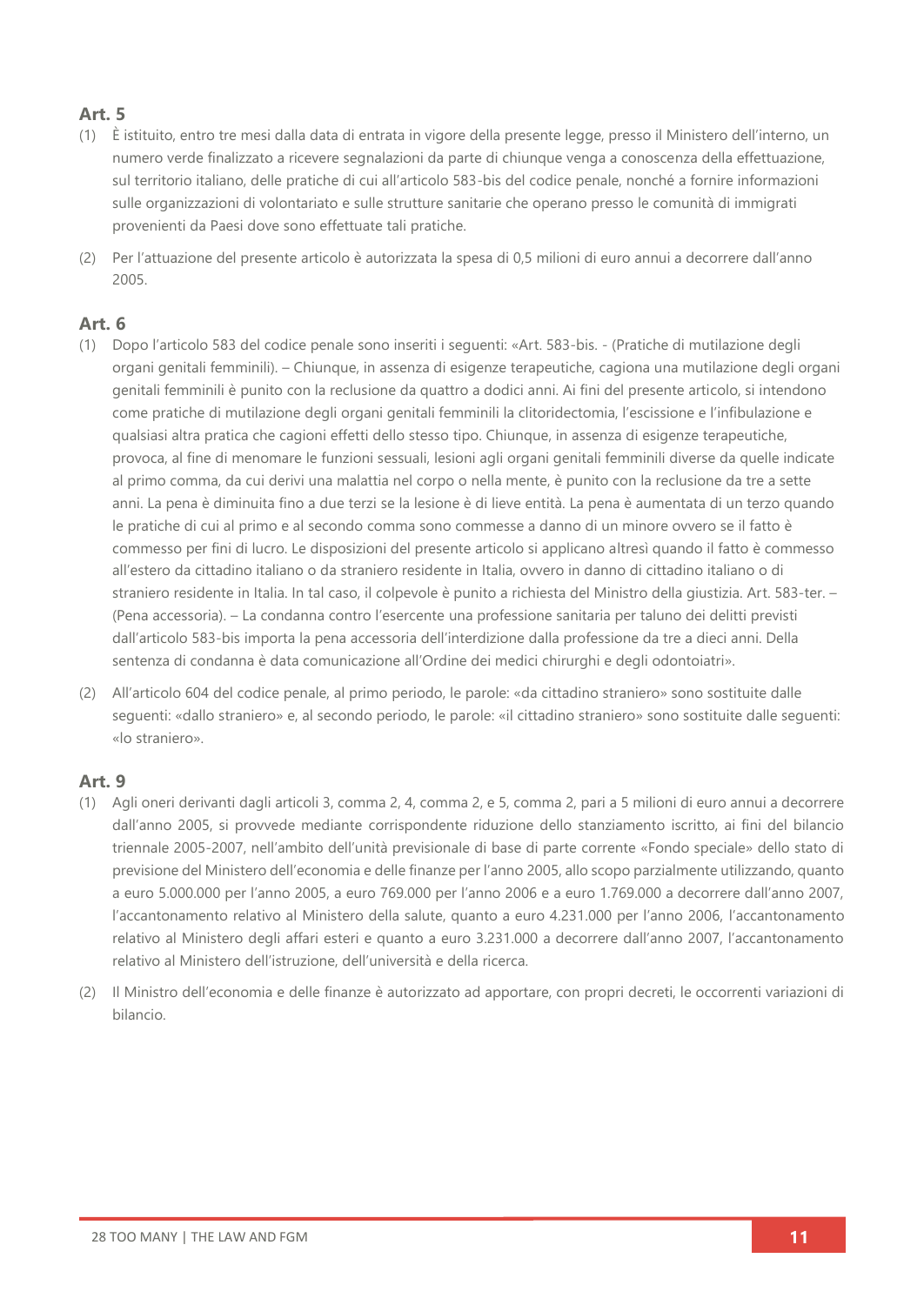- 1 Paola E. Signoretta (1998) *Italy*. Available at<https://www.britannica.com/place/Italy/additional-info#history> (accessed 16 July 2021).
- 2 Livia Elisa Ortensi, Patrizia Farina and Els Leye Livia Elisa Ortensi (2018) 'Female genital mutilation/cutting in Italy: an enhanced estimation for first generation migrant women based on 2016 survey data', *BMC Public Health*, 18. Available at <https://bmcpublichealth.biomedcentral.com/articles/10.1186/s12889-017-5000-6> (accessed 17 July 2021).
- 3 European Institute for Gender Equality (2017) *Female genital mutilation. How many girls are at risk in Italy?* Available at<https://eige.europa.eu/gender-based-violence/female-genital-mutilation/risk-estimations#2017> (accessed 16 July 2021).
- 4 End FGM European Network (2021) *Italy*. Available at<https://map.endfgm.eu/map/21/Criminal%20law/387/Italy> (accessed 17 July 2021).
	- Sara Johnsdotter and Ruth M. Mestre i Mestre (2015) *Female Genital Mutilation in Europe: An analysis of court cases*. Directorate-General for Justice and Consumers (European Commission), Enege, Fondazione Giacomo Brodolini (FGB) and Istituto per la Ricerca Sociale (IRS). Available at [https://op.europa.eu/en/publication-detail/-](https://op.europa.eu/en/publication-detail/-/publication/7fff7a7b-fc84-11e5-b713-01aa75ed71a1/language-en) [/publication/7fff7a7b-fc84-11e5-b713-01aa75ed71a1/language-en](https://op.europa.eu/en/publication-detail/-/publication/7fff7a7b-fc84-11e5-b713-01aa75ed71a1/language-en) (accessed 29 July 2021).
- 5 Tribunale di Torino (2018) *Sezione dei Giudici per le Indagini Preliminari (No. 1626)*, 8 November. Available at <https://www.dirittoimmigrazionecittadinanza.it/allegati/fascicolo-n-2-2019/386-trib-to-8-11-2018-penale/file> (accessed 31 July 2021).
- 6 *International Covenant on Civil and Political Rights* (1966) United Nations Treaty Collection: Status of Treaties*.* Available at [https://treaties.un.org/Pages/ViewDetails.aspx?src=TREATY&mtdsg\\_no=IV-4&chapter=4&clang=\\_en](https://treaties.un.org/Pages/ViewDetails.aspx?src=TREATY&mtdsg_no=IV-4&chapter=4&clang=_en) (accessed 17 July 2021).
- 7 *International Covenant on Economic, Social and Cultural Rights* (1966) United Nations Treaty Collection: Status of Treaties. Available at [https://treaties.un.org/Pages/ViewDetails.aspx?src=TREATY&mtdsg\\_no=IV-3&chapter=4](https://treaties.un.org/Pages/ViewDetails.aspx?src=TREATY&mtdsg_no=IV-3&chapter=4) (accessed 17 July 2021).
- 8 *Convention on the Elimination of All Forms of Discrimination Against Women (1979) United Nations Treaty* Collection: Status of Treaties. Available at [https://treaties.un.org/Pages/ViewDetails.aspx?src=IND&mtdsg\\_no=IV-](https://treaties.un.org/Pages/ViewDetails.aspx?src=IND&mtdsg_no=IV-8&chapter=4&clang=_en#9)8&chapter=4&clang= en#9 (accessed 17 July 2021).
- 9 *Convention on the Rights of the Child* (1989) United Nation Treaty Collection: Status of Treaties. Available at [https://treaties.un.org/pages/ViewDetails.aspx?src=TREATY&mtdsg\\_no=IV-11&chapter=4&clang=\\_en](https://treaties.un.org/pages/ViewDetails.aspx?src=TREATY&mtdsg_no=IV-11&chapter=4&clang=_en) (accessed 17 July 2021).
- 10 Council of Europe (2021) *Chart of signatures and ratifications of Treaty 210, Convention on preventing and combating violence against women and domestic violence*. Available at [https://www.coe.int/en/web/conventions/full-list/-/conventions/treaty/197/?module=signatures-by](https://www.coe.int/en/web/conventions/full-list/-/conventions/treaty/197/?module=signatures-by-treaty&treatynum=210)[treaty&treatynum=210](https://www.coe.int/en/web/conventions/full-list/-/conventions/treaty/197/?module=signatures-by-treaty&treatynum=210) (accessed 17 July 2021).
	- Council of Europe (2021) *Reservations and Declarations for Treaty 210, Convention on preventing and combating violence against women and domestic violence*. Available at [https://www.coe.int/en/web/conventions/full-list/-](https://www.coe.int/en/web/conventions/full-list/-/conventions/treaty/197/?module=declarations-by-treaty&numSte=210&codeNature=0) [/conventions/treaty/197/?module=declarations-by-treaty&numSte=210&codeNature=0](https://www.coe.int/en/web/conventions/full-list/-/conventions/treaty/197/?module=declarations-by-treaty&numSte=210&codeNature=0) (accessed 17 July 2021).
- 11 Council of Europe (2021) *Chart of Signatures and Ratifications of Treaty 005, Convention for the Protection of Human Rights and Fundamental Freedoms*. Available at [coe.int/en/web/conventions/full-list/-](file:///C:/Users/Danica/Desktop/Law%20Reports/coe.int/en/web/conventions/full-list/-/conventions/treaty/005/signatures) [/conventions/treaty/005/signatures?module=signatures-by-treaty&treatynum=005](file:///C:/Users/Danica/Desktop/Law%20Reports/coe.int/en/web/conventions/full-list/-/conventions/treaty/005/signatures) (accessed 17 July 2021).
	- Council of Europe (2021) *Reservations and Declarations for Treaty 005, Convention for the Protection of Human Rights and Fundamental Freedoms*. Available at [https://www.coe.int/en/web/conventions/full-list/-](https://www.coe.int/en/web/conventions/full-list/-/conventions/treaty/005/?module=declarations-by-treaty&numSte=005&codeNature=0) [/conventions/treaty/005/?module=declarations-by-treaty&numSte=005&codeNature=0](https://www.coe.int/en/web/conventions/full-list/-/conventions/treaty/005/?module=declarations-by-treaty&numSte=005&codeNature=0) (accessed 17 July 2021).

**Cover images:** Image of Italy from Canva stock library. tanaka pendeke (2019) *Woman leaning against wall*. Available at [https://unsplash.com/photos/e20\\_xIWQgJI.](https://unsplash.com/photos/e20_xIWQgJI)

*Please note that the use of a photograph of any girl or woman in this report does not imply that she has, nor has not, undergone FGM.*